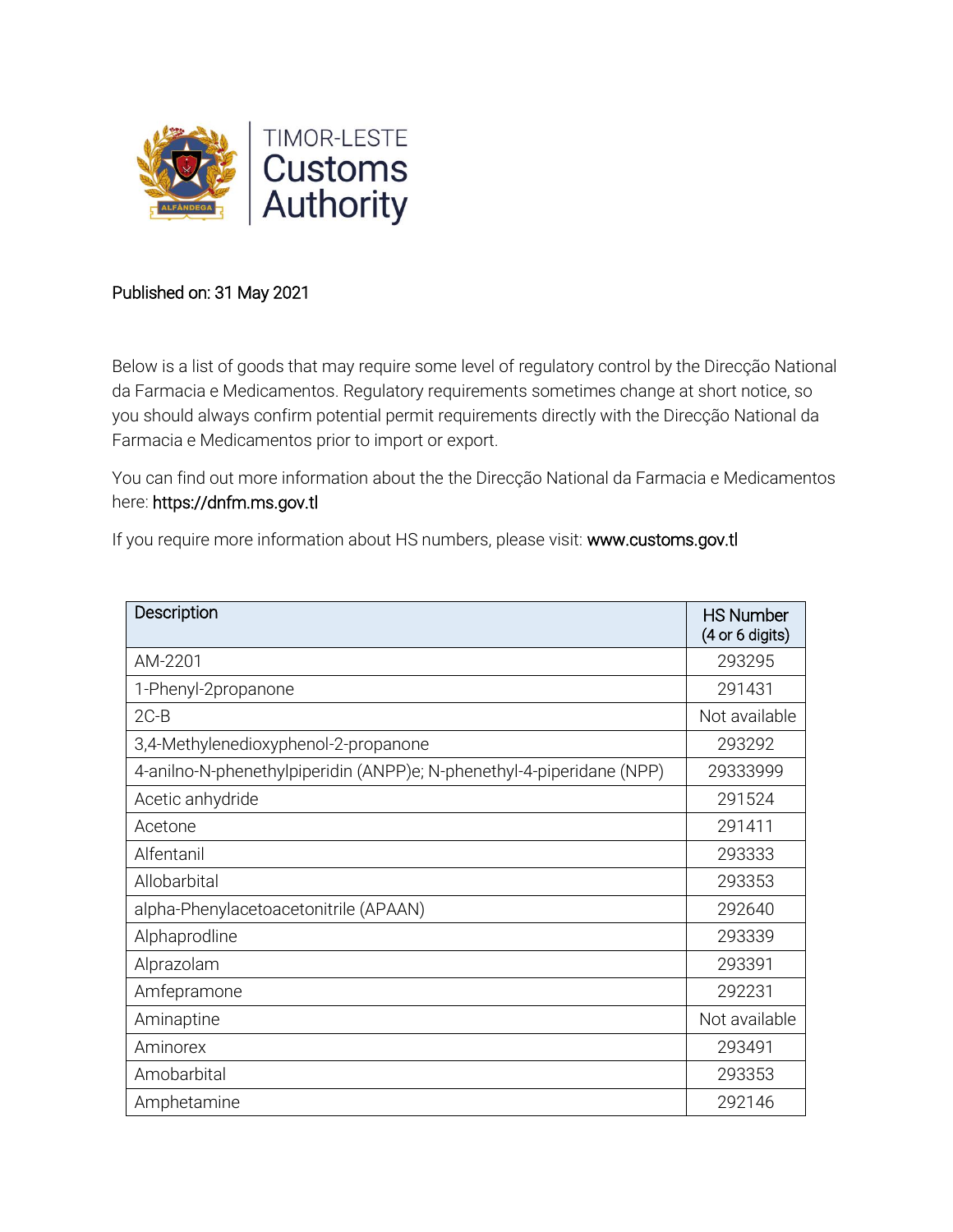| Anileridine                            | 293333            |
|----------------------------------------|-------------------|
| Anthranilic acid                       | 292243            |
| <b>Barbital</b>                        | 293353            |
| Benzfetamine                           | 292146            |
| Bezitramide                            | 293333            |
| Bromazepam                             | 293333            |
| Brotizolam                             | 293491            |
| Buprenorphine                          | 293911            |
| <b>Butalbital</b>                      | 293353            |
| Butobarbital                           | 293353            |
| Camazepam                              | 293391            |
| Cannabis                               | 121190;<br>130219 |
| Cannabis resin                         | 130190            |
| Cathine                                | 293943            |
| Chlordiazepoxide                       | 293391            |
| Chloroephedrine; Chloropseudoephedrine | 29397990          |
| Clobazam                               | 293372            |
| Clonazepam                             | 293391            |
| Clorazepate                            | 293391            |
| Clotiazepam                            | 293491            |
| Cloxazolam                             | 293491            |
| Coca leaf                              | 121130            |
| Cocaine                                | 293971            |
| Codeine                                | 293911            |
| Cyclobarbital                          | 293353            |
| Delorazepam                            | 293391            |
| Delta-9-tetrahydrocannabinol           | 293295            |
| Dexamphetamine                         | 292146            |
| Dextromoramide                         | 293491            |
| Dextropropoxyphene                     | 22214             |
| Diazepam                               | 293391            |
| Difenoxin                              | 293333            |
| Dihydrocodeine                         | 293911            |
| Diphenoxylate                          | 293333            |
| Dipipanone                             | 293333            |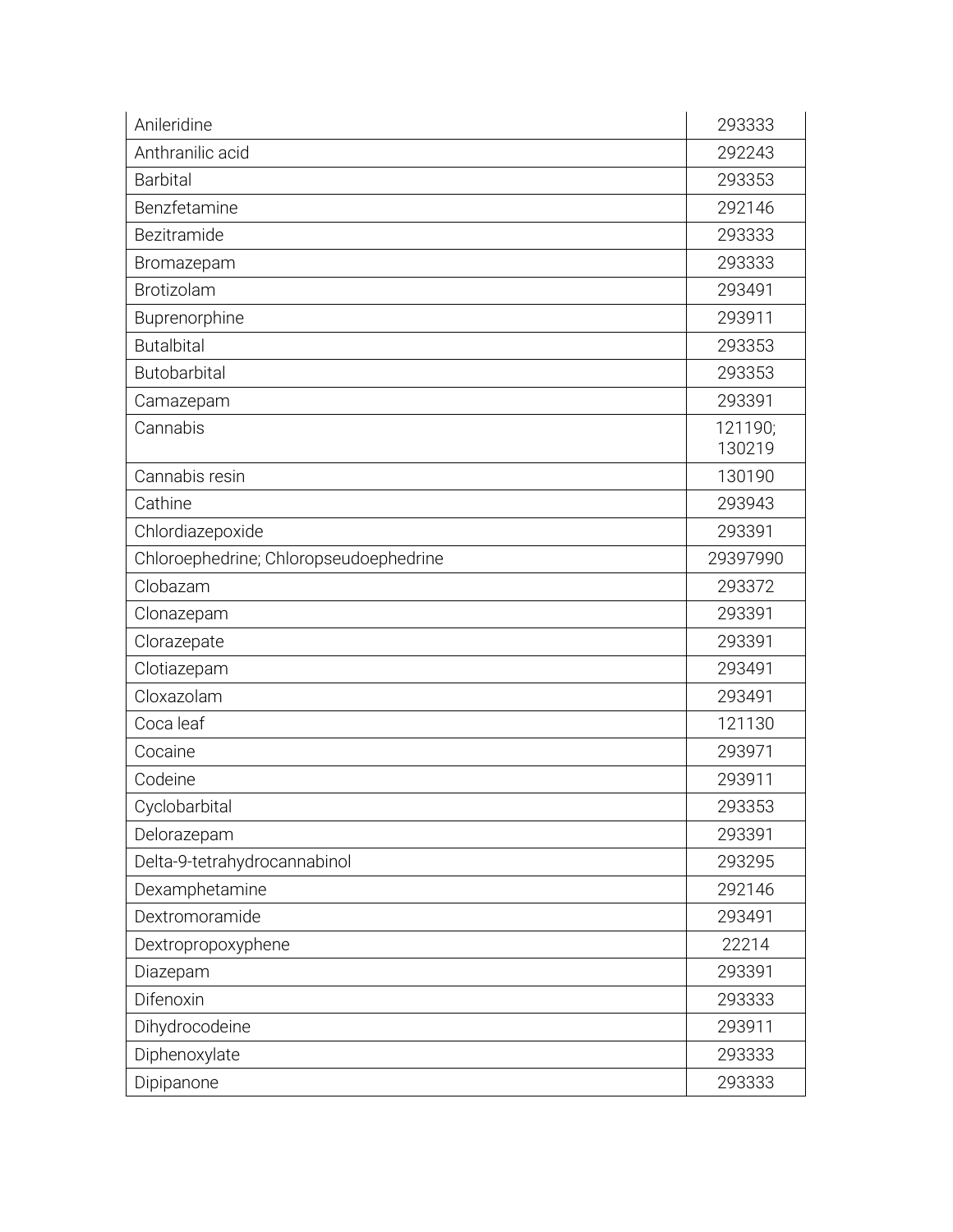| Ephedrine         | 293941        |
|-------------------|---------------|
| Ergometrine       | 293961        |
| Ergotamine        | 293962        |
| Estazolam         | 293391        |
| Ethchlorvynol     | 290551        |
| Ethinamate        | 292424        |
| Ethyl ether       | 290911        |
| Ethyl loflazepate | 293391        |
| Ethylmorphine     | 293911        |
| Etilamfetamine    | 292146        |
| Etorphine         | 293911        |
| Fencamfamine      | 292146        |
| Fenethylline      | 293359        |
| Fenproporex       | 292630        |
| Fentanyl          | 293333        |
| Fludiazepam       | 293391        |
| Flunitrazepam     | 293391        |
| Flurazepam        | 293391        |
|                   |               |
| <b>GHB</b>        | Not available |
| Glutethimide      | 292512        |
| Halazepam         | 293391        |
| Haloxazolam       | 293491        |
| Heroin            | 293911        |
| Hydrochloric acid | 280610        |
| Hydrocodone       | 293911        |
| Hydromorphone     | 293911        |
| Isosafrole        | 293291        |
| <b>JWH-018</b>    | Not available |
| Ketazolam         | 293491        |
| Ketobemidone      | 293333        |
| Lefetamine (SPA)  | 292146        |
| Levoamphetamine   | 292146        |
| Levorphanol       | 293341        |
| Loprazolam        | 293355        |
| Lorazepam         | 293391        |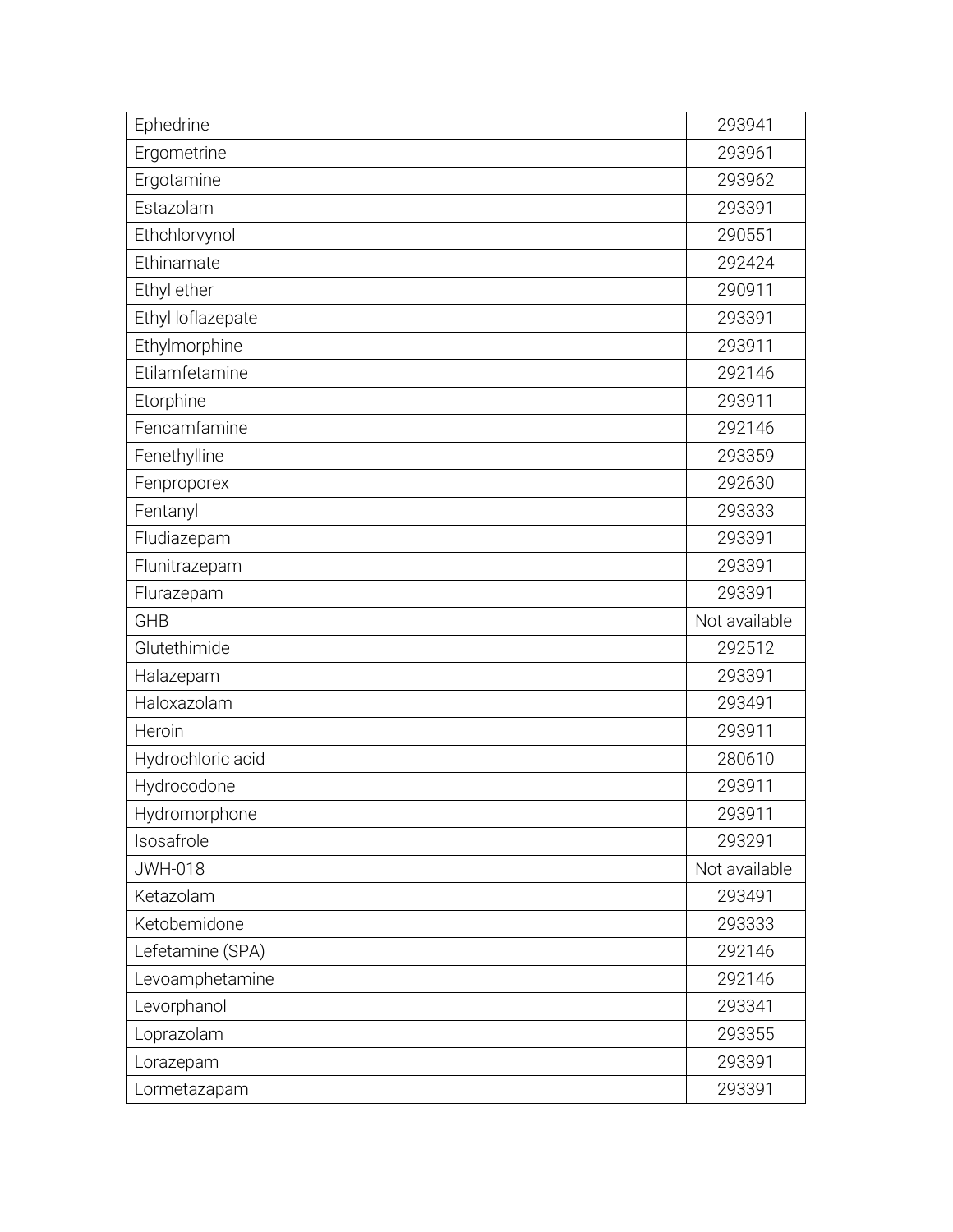| Lysergicacid                             | 293963     |
|------------------------------------------|------------|
| Mazindol                                 | 293391     |
| MDPV (3, 4 - Methylenedioxypyrovalerone) | 2932; 2933 |
| Medazepam                                | 293391     |
| Mefenorex                                | 292146     |
| Mephedrone                               | 2922       |
| Meprobamate                              | 292411     |
| Mescarb                                  | 293491     |
| Metamphetamine                           | 293971     |
| Metamphetamine racemate                  | 293971     |
| Methadone                                | 292231     |
| Methaqualone                             | 293355     |
| Methaqualone                             | 293355     |
| Methprylon                               | 293372     |
| Methyl ethyl ketone                      | 291412     |
| Methylone beta-keto-MDMA                 | 291412     |
| Methylphenidate                          | 293333     |
| Methylphenobarbital                      | 293353     |
| Midazolam                                | 293391     |
| Morphine                                 | 293911     |
| N-Acetylanthranilic                      | 292423     |
| N-benzylpiperazine                       | 2933       |
| Nicomorphine                             | 293911     |
| Nimetazepam                              | 293391     |
| Nitrazepam                               | 293391     |
| Nordazepam                               | 293391     |
| Normethadone                             | 292231     |
| Norphedrine                              | 293944     |
| Opium                                    | 130211     |
| Oripavine                                | 293919     |
| Oxazepam                                 | 293391     |
| Oxazolam                                 | 293491     |
| Oxycodone                                | 293911     |
| Oxymorphone                              | 293911     |
| Pemoline                                 | 293491     |
| Pentazocine                              | 293333     |